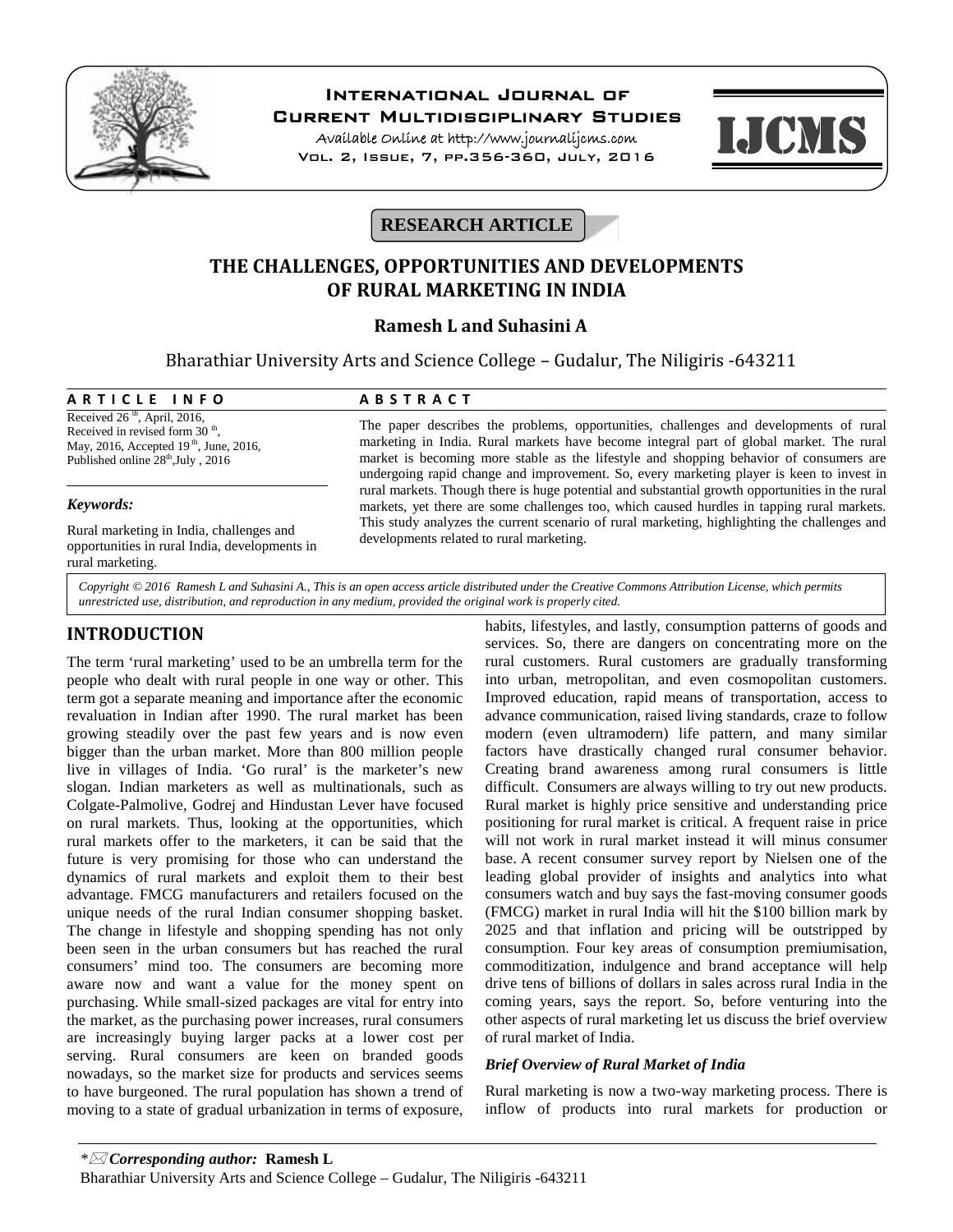consumption and there is also outflow of products to urban areas. The urban to rural flow consists of agricultural inputs, fast moving consumer goods (FMCG) such as soaps, detergents, cosmetics, textiles, and so on. The rural to urban flow consists of agricultural produce such as rice, wheat, sugar, and cotton. There is also a movement of rural products within rural areas for consumption. The Indian rural market with its vast size and demand base offers great opportunities to marketers. It is only natural that rural markets form an important part of the total market of India. Our nation is classified in approximately 630000 villages, which can be sorted in different parameters such as literacy levels, income levels, penetration, distances etc. The main reason why the companies are focusing on rural market and developing effective strategies is to tap the market potential that can be identified as follows:

- *Large and scattered population:* Nearly 70 per cent of India's populations live in rural areas. The rate of increase in rural population is also greater than that of urban population. The rural population is scattered in over 6 lakhs villages. The rural population is highly scattered, but holds a big promise for the marketers.
- *Higher purchasing capacity:* Purchasing power of the rural people is on rise. Marketers have realized the potential of rural markets, and thus are expanding their operations in rural India. In recent years, rural markets have acquired significance in countries like China and India, as the overall growth of the economy has resulted into substantial increase in purchasing power of rural communities.
- Market growth: The rural market is growing steadily over the years. Demand for traditional products such as bicycles, mopeds and agricultural inputs; branded products such as toothpaste, tea, soaps and other FMCGs; and consumer durables such as refrigerators, TV and washing machines have also grown over the years.
- *Development of infrastructure:* There is development of infrastructure facilities such as construction of roads and transportation, communication network, rural electrification and public service projects in rural India, which has increased the scope of rural marketing.
- Low standard of living: The standard of living of rural areas is low and rural consumers have diverse socioeconomic backwardness. This is different in different parts of the country. A consumer in a village area has a low standard of living because of low literacy, decreased in<br>low per capita income, social backwardness and low the underdeveloped savings.
- *Traditional outlook:* The rural consumer values old customs and traditions. They do not prefer changes. Gradually, the rural population is changing its demand pattern, and there is demand for branded products in villages.
- Marketing mix: The urban products cannot be dumped on rural population; separate sets of products are designed for rural consumers to suit the rural demands. The marketing mix elements are to be adjusted according to the requirements of the rural consumers.

## *Indian Rural Market*

The Indian rural market has a huge demand base and offers great opportunities to marketers. According to the third annual edition of Accenture Research, "Masters of Rural Markets: From Touch points to Trust points - Winning over India's Aspiring Rural Consumers," rural consumers are particularly aspiring or striving to purchase branded, high quality products. Consequently, businesses in India are optimistic about growth of the country's rural consumer markets, which is expected to be faster than urban consumer markets. The report highlights the better networking among rural consumers and their tendency to proactively seek information via multitude sources to be better informed while making purchase decisions. Importantly, the wider reach of media and telecommunication services has provided information to India's rural consumers and is influencing their purchase decisions. In line with general trend, rural consumers are evolving towards a broader notion of value provided by products and services which involves aspects of price combined with utility, aesthetics and features, and not just low prices. The hinterlands in India consist of about 650,000 villages. These villages are inhabited by about 850 million consumers making up for about 70 per cent of population and contributing around half of the country's Gross Domestic Product (GDP). Consumption patterns in these rural areas are gradually changing to increasingly resemble the consumption patterns of urban areas. Some of India's largest consumer companies serve one-third of their consumers from rural India. Owing to a favorable changing consumption trend as well as the potential size of the market, rural India provides a large and attractive investment opportunity for private companies. India's per capita GDP in rural regions has grown at a Compound Annual Growth Rate (CAGR) of 6.2 per cent since 2000. The Fast Moving Consumer Goods (FMCG) sector in rural and semi-urban India is expected to cross US\$ 20 billion mark by 2018 and reach US\$ 100 billion by 2025@.

### *Problems In The Booming Rural Marketing*

The rural, market may be attractive, but has its own problems. Although the rural market does offer a vast untapped potential, it should also be recognized that it is not that easy to operate in rural market because of several problems. Rural marketing is thus a time consuming affair and requires considerable investments in terms of evolving appropriate strategies with a view to tackle the problems. The major problems faced are:

- *Under developed People and under developed Markets:* The number of people below poverty line has not any appreciable manner. Thus people and consequently underdeveloped market by and large characterize the rural markets.
- *Media for Rural Communication:* Among the mass media at some point of time in the late 50's and 60's radio was considered to be a potential medium for communication to the rural people. Another mass media is television and cinemas. Statistics indicate that the rural areas account for hardly 2000 to 3500 mobile theatres, which is far less when compared to the number of villages.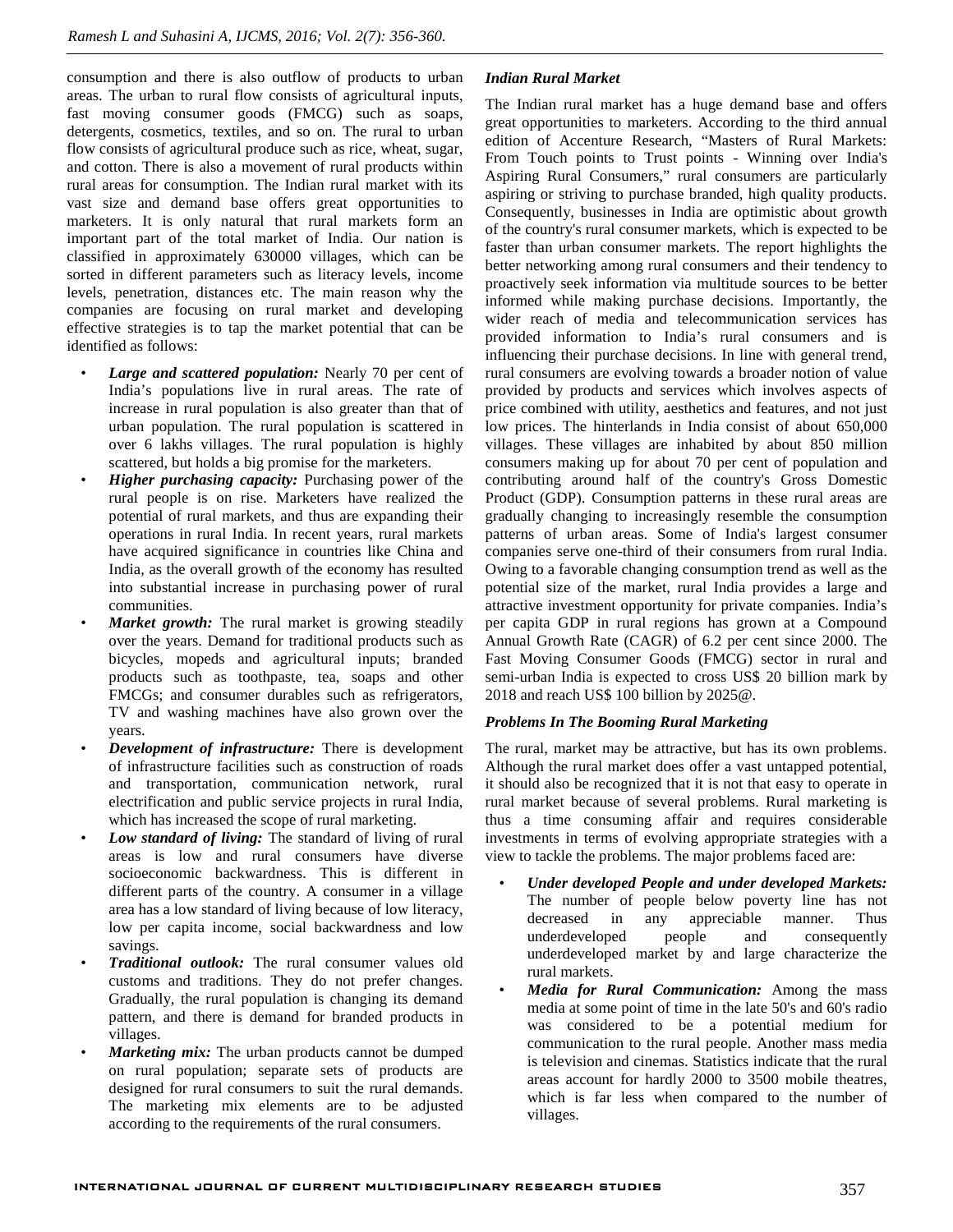- *Many Languages and Dialects:* The number of languages and dialects vary widely from state to state, region to region and probably from district to district. The messages have to be delivered in the local languages and dialects. Even though the number of recognized languages is only 16, the dialects are estimated to be around 850.
- *Dispersed Market:* Rural areas are scattered and it is next to impossible to ensure the availability of a brand all over the country. Seven Indian states account for 76% of the country's rural retail outlets, the total number of which is placed at around 3.7 million. Advertising in such a highly heterogeneous market, which is widely spread, is very expensive.
- *Low Per Capita Income:* Even though about 33-35% of gross domestic product is generated in the rural areas it is shared by 74% of the population. Hence the per capita incomes are low compared to the urban areas.
- Low Levels of Literacy: The literacy rate is low in rural areas as compared to urban areas. This again leads to problem of communication for promotion purposes. Print medium becomes ineffective and to an extent irrelevant in rural areas since its reach is poor and so is the level of literacy.

### *The Challenges In The Rural Market*

The peculiarities of rural markets and rural consumers pose challenges to marketers in reaching them effectively. "There are things like inter-channel clash. This is very typical to all of us FMCG manufacturers; we have a distributer who sales a particular product in a particular set of markets, we may have a sub-stockiest or stockiest who sells in one of the smaller markets, which is a situation where one sells products into another's market. These are the clashes that you have to deal with and these are the real marketer's challenges because those are your customers with whom we have to deal on a day-to-day basis and grow business for them."

Industry officials said rural consumers have become cautious on expenses as disposable incomes have decreased substantially. The rural market contributes 35-40% sales to branded product. the FMCG industry in India. Although rural India still holds the promise of the bright future that FMCG companies are looking up to for long-term growth, it currently poses a serious challenge.

The 4a Approach, The rural market may be alluring but it is not without its problems: Low per capita disposable incomes that is half the urban disposable income; large number of daily wage earners, acute dependence on the vagaries of the monsoon; seasonal consumption linked to harvests and festivals and special occasions; poor roads; power problems; and inaccessibility to conventional advertising media. However, the rural consumer is not unlike his urban counterpart in many ways. The more daring MNCs are meeting the consequent challenges of Availability, Affordability, Acceptability, and Awareness. (The so-called 4 A's).

*Availability:* The first challenge is to ensure availability of the product or service. India's 627,000 villages are spread over 3.2 million sq km; 700 million Indians may live in rural areas, finding them is not easy. Any serious marketer must strive to reach at least 13,113 villages with a population of more than 5,000. Over the years, India's largest MNC, Hindustan Lever, a subsidiary of Unilever, has built a strong distribution system, which helps its brands reach the interiors of the rural market.

*Affordability:* The second challenge is to ensure affordability of the product or service. With low disposable incomes, products need to be affordable to the rural consumer, most of who are on daily wages. Some companies have addressed the affordability problem by introducing small unit packs.

*Acceptability:* The third challenge is to gain acceptability for the product or service. Therefore, there is a need to offer products that suit the rural market.

*Awareness:* Mass media is able to reach only to 57% of the rural population. Creating awareness then, means utilizing targeted, unconventional media including ambient media. For generating awareness, events like fairs and festivals, Haats, etc., are used as occasions for brand communication. Cinema vans, shop fronts, walls and wells are other media vehicles that have been utilized to increase brand and pack visibility. Idea was to advertise not only at the point of purchase but also at the time of consumption. With large parts of rural India inaccessible to conventional advertising media - only 41 per cent rural households have access to TV - building awareness is another challenge.

#### *Opportunities In Rural Market of India*

The rural market has been growing gradually over the past few years and is now even bigger than the urban market. Major opportunities available in rural market are as follow:

#### *Increase in Literacy Rate*

Literacy rate is increasing in rural areas. There are more graduates in rural than in urban India. This brings social and cultural changes in buying behavior of the rural customers and more aware about national and international brand. Due to increase in literacy rate they get jobs in nearby towns. They earn urban salaries but continue to live in self owned homes in the villages, they have high purchasing power and prefer to buy Increasing in disposable income and purchasing power Projects from private companies and the rural employment initiatives by the Government like MNREGA (Mahatma Gandhi National Rural Employment Guarantee Act) schemes have given the rural population an opportunity to meet their daily needs. Government decided to expand the agriculture loan at lower rate of interest and distribute million of Kisan Credit Cards, has given a boost to the income level to the rural sector. Companies have the opportunity to enter in this new market and take the advantage of increased disposable income.

#### *Reduction of Risk during Recession*

It has been observed that companies which cater both urban and rural markets tackle the recession in the better way. The demands for goods in the urban market often follow a cyclic whereas in the rural market it is steady. So companies can safeguard themselves from the harmful effects of recession after entering in the rural market.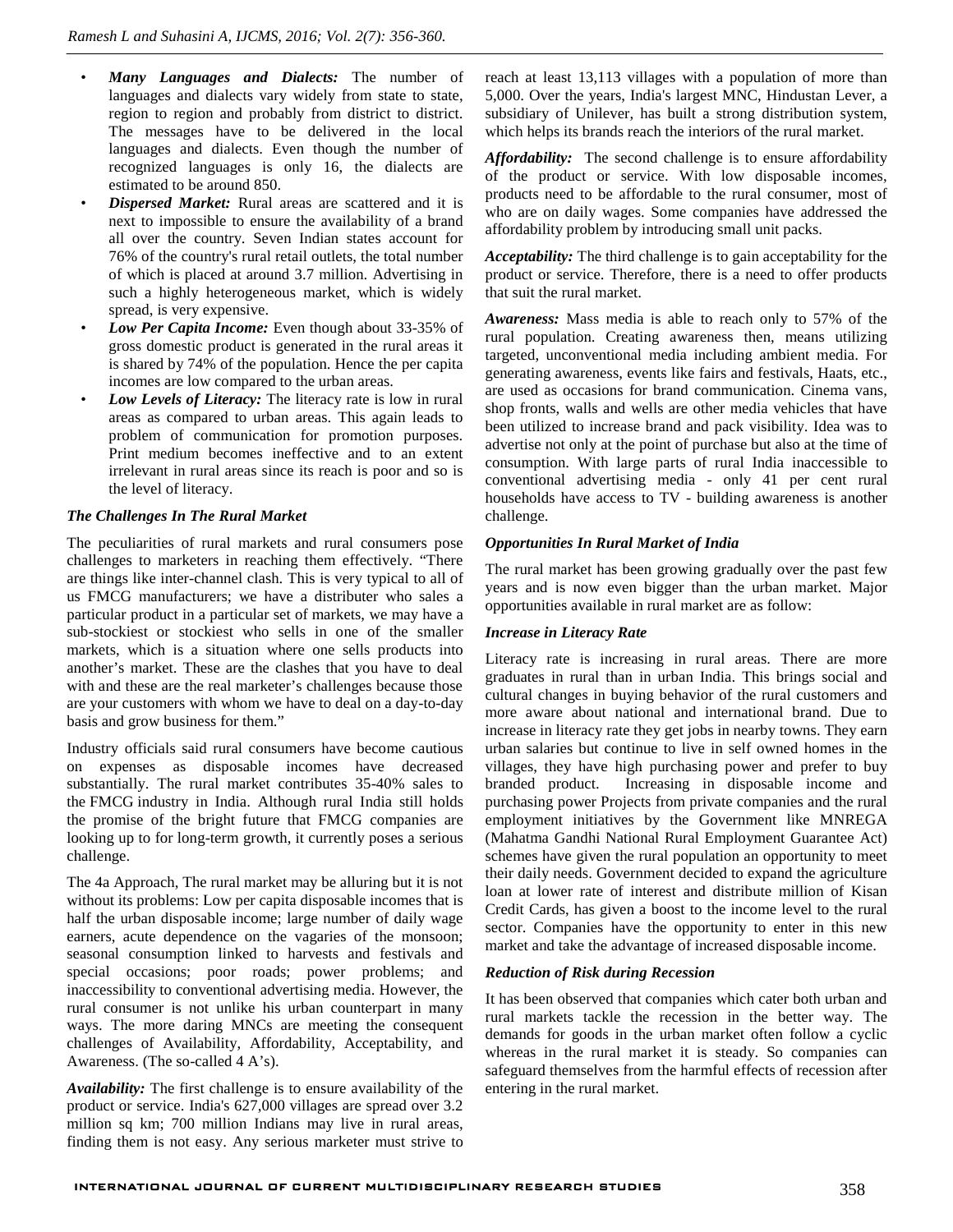#### *Infrastructure*

Improving rapidly In 50 years only, 40% villages have been connected by roads, in next 10 years another 30% would be connected. Rural telephone density has gone up by 300% in the last 10 years. The government aims to provide LED lights to around 400million homes that do not have an electricity connection by 2017. Rapid development of rural infrastructure is also major attraction for marketers.

#### *Increase Population and hence Increase in Demand:*

The rural market in India is vast and scattered and offers a plethora of opportunities in comparison to the urban sector. It covers the maximum population and regions and thereby, the maximum number of consumers. More than eighty percent of rural markets in India still do not have access to any sort of organized marketing and distribution. So there is a sea of opportunities for retailers to serve the consumers in rural and semi urban India. CRISIL study estimates that over 60% of India"s population would be residing in rural area in 2026.

### *Low Penetration Rate*

Penetration rate in rural India is very low. Low penetration indicates the existence of unsaturated markets, which are likely to expand as the income level rise as well as awareness increases. It provides an excellent opportunity for the industry players in form of vastly untapped market.

#### *Developments in The Indian Rural Sector*

- 1. The United Economic Forum (UEF), an organization that works to improve socio-economic status of the minority community in India, has signed a Memorandum of Understanding (MoU) with Indian Overseas Bank (IOB) for financing entrepreneurs from backward communities to set up businesses in Tamil Nadu. As part of the agreement, entrepreneurs who have been chosen by the UEF will get term loan / working capital requirements from the bank. The UEF will appoint mentors to guide entrepreneurs for successful implementation of the project, with both IOB & UEF periodically monitoring the progress of the project.
- 2. Tata Motors, India's biggest automobile company by revenues, plans to aggressively expand its network with a focus on rural markets. The company is aiming to more than triple its network to 1,500 over the next three years from 460 now, making it the biggest such expansion by a passenger vehicle maker in the country so far.
- 3. Bharti Airtel is applying for a payments bank licence and has involved Kotak Mahindra Bank as a potential investor in the venture, in a bid to tap significant revenue opportunities from the Reserve Bank of India's financial inclusion initiative. Payments banks are meant to fan out into the rural, remote areas of the country, offering limited but critical services such as money transfers, loans and deposit collection. While banks have the knowhow, telecom companies have the network, making it an ideal match.
- 4. Rural revolution with bharat budget 2016-2017 has certainly created a ground for rural revolution with its focus on farm sector and adequate allocations have made for all related schemes such as irrigation crop insurance, farm credit, soil health and others. To supplement the farm sector, rural development as a whole, has got highest ever allocation.
- 5. Growing at a compounded rate of 14.8 percent the consumer durables market in india is anticipated touch \$12.5 billion in FY15 and the country is excepted to become the fifth largest consumer durables market in the world by 2025. Also, the consumer electronics market is expected to increase to \$400 billion, while production could reach \$104 billion by 2016.

#### *Government Initiatives*

- 6. The Government of India has planned various initiatives to provide and improve the infrastructure in rural areas which can have a multiplier effect in increasing movements of goods, services and thereby improve earnings potential of rural areas subsequently improving consumption.
- 7. E-commerce players like Flipkart, Snapdeal, Infibeam and mobile wallet major Paytm have signed Memoranda of Understanding (MoUs) with the government to reach rural areas by connecting with the government's common service centres (CSCs) being setup in villages as part of the 'Digital India' initiative.
- 8. With the increasing demand for skilled labour, the Indian government plans to train 500 million people by 2022, and is looking out for corporate players and entrepreneurs to help in this venture. Corporate, government, and educational organisations are joining in the effort to train, educate and produce skilled workers.
- The Union Cabinet has cleared the Pradhan Mantri Krishi Sinchaee Yojana (PMKSY), with a proposed outlay of Rs 50,000 crore (US\$ 7.5 billion) spread over a period of five years starting from 2015-16. The scheme aims to provide irrigation to every village in India by converging various ongoing irrigation schemes into a single focused irrigation programme.
- 10. The Government of India aims to spend Rs 75,600 crore (US\$ 11.34 billion) to supply electricity through separate feeders for agricultural and domestic consumption in rural areas. This initiative is aimed at improving the efficiency of electricity distribution and thereby providing uninterrupted power supply to rural regions of India.
- 11. To promote agriculture-based businesses, the Government of India has started 'A Scheme for Promotion of Innovation, Rural Industry and Entrepreneurship' (ASPIRE). Under this scheme, a network of technology centres and incubation centres would be set up to accelerate entrepreneurship and to promote start-ups for innovation and entrepreneurship in agro-industry.
- 12. The Government of India seeks to promote innovation and technology development in the remote rural and tribal areas. The government plans to form a committee to study various innovations and submit their reports to